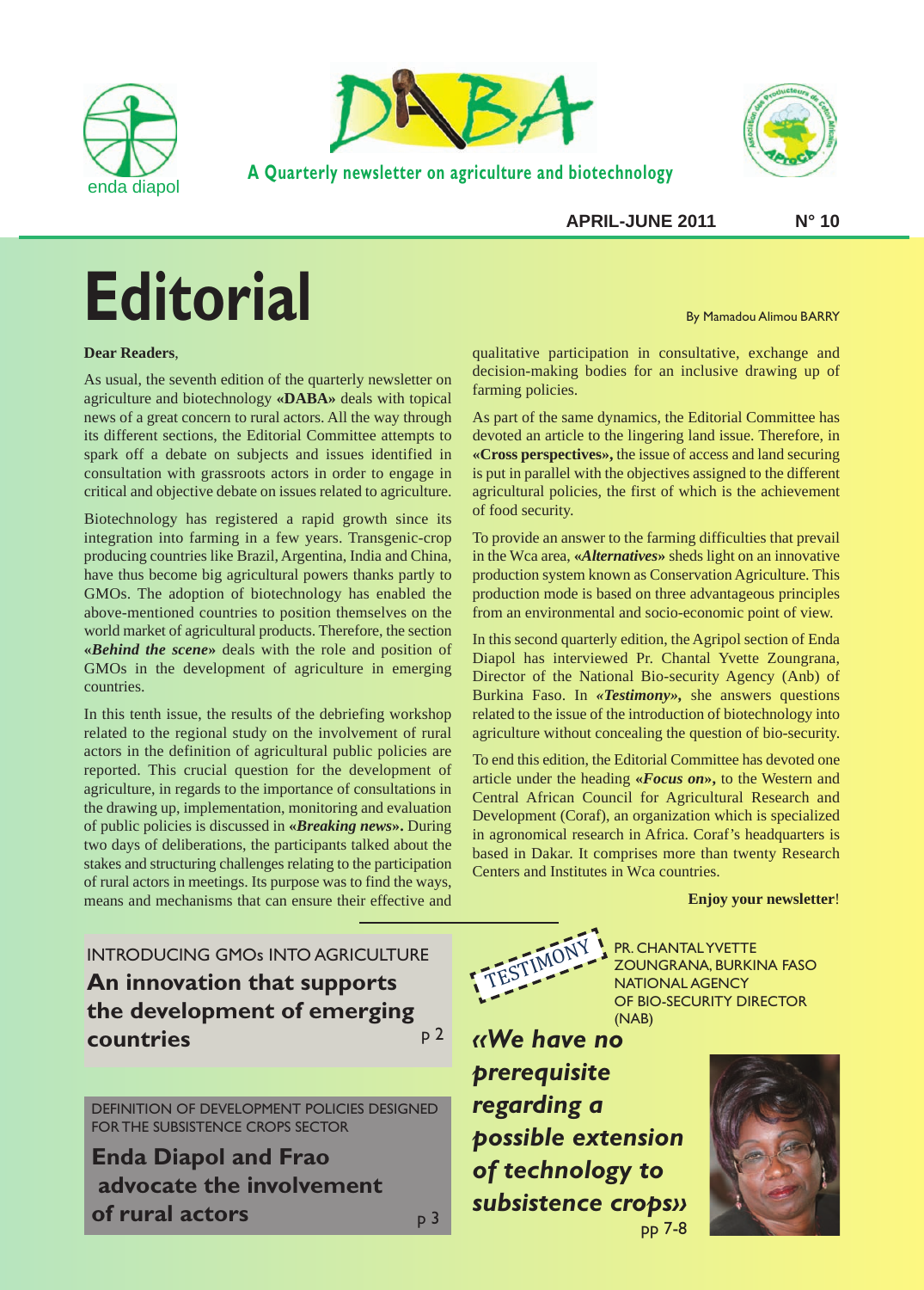### INTRODUCING GMOs INTO AGRICULTURE

### **An innovation that supports the development of emerging countries**

*In the space of a few years, Brazil, India and China have become emerging powers. As « new giants », they have become actors that cannot be ignored on the international scene. A new status they have acquired thanks partly to the reforms they have undertaken in sectors such as technological development and agricultural research.*

Thanks to the reforms implemented in different fields and particularly in agriculture, countries like Brazil, India and China are about to meet a major challenge: matching supply and demand in terms of food products. The introduction and development of biotechnology in the agriculture of these countries have contributed significantly to this success.

Today, Brazil, China and India are considered true agricultural powers in terms of production and export and will play a major role in tomorrow's agriculture alongside the traditional actors who are the United States of America and Europe. The agricultural products from these countries will contribute significantly to the fight against hunger in the world. The adoption and marketing of this technology is common to them. As soon as the emergence of this technology, these two countries did their best to acquire the human, material, financial and institutional means in order to be able to adopt this technological innovation.

As an illustration, the example of India is quite enlightening. Within ten years, India has become the second largest world cotton producer and third greatest cotton exporter thanks to transgenic cotton. This variety represents about 87% of land sown with cotton.



Subsequently, Indians have introduced transgenic aubergine while continuing research on other subsistence crops (rice, maize, wheat, etc.).

As far as Brazil is concerned, it is important to note that out of twenty eight (28) genetically modified varieties, only three crops: soybeans (it accounts for ¾), maize and cotton have been authorized. At the same time, India has approved the use of ten vaccines produced by genetic engineering intended for animal use, and one yeast called (*Saccharomyces cerevisiae*) for biofuel production, from sugar cane residues. Yet, for the 2005-2009 period, Brazil authorized only two GMO varieties. But in 2009, India became the second world's largest producer of transgenic plants with 21,4 millions ha.

Having belonged since 1997 to the pioneers in terms of adoption and promotion of GMOs, China has been consolidating its position and remains among world leaders in this field (ranking  $6<sup>th</sup>$  worldwide). In 2009, the Chinese allocated 3,4 millions ha to the following transgenic crops: cotton, tomato, sweet pepper and poplar. Today, this surface area is continuously rising as last year, rice and transgenic maize marketing was approved.

In addition, it can be noted that Brazil, China and India play a major role in world production of food products, including the following core crops: wheat, maize and rice. China and India are the world's largest producers of wheat and rice and they were, along with Brazil, among the five largest maize producers in 2008. Maize and transgenic rice are produced in Brazil and China. India is also developing its research on these crops.

Therefore, it can be said that Africa has completely failed to benefit from the green revolution. Biotechnology, in spite of some known risks, offers many important possibilities for the development of the agricultural sector. But will it be able to produce the same results in Africa and enable the continent to catch up? This is the formidable question which the advocates and opponents of this technology must answer.

### **Abdoulaye KONÉ**

**D A B A** *A Quarterly newsletter on agriculture and biotechnology.*

**Director of publication: Moussa MBAYE Coordonnator: Mamadou Alimou BARRY Redaction Team: Mamadou Alimou BARRY - Abdoulaye KONE - Wêdémi Karine Raïssa OUEDRAOGO - Marina Isabelle G BAMBARA - Claire DUBROCA - Miriame KEITA - Moussa TALL** 

**Layout: Noma Camara**

**Contacts : ENDA DIAPOL, Sicap Sacré CoeurTransition 4, villa n° 8773 - B.P. : 7329 - Dakar - SENEGAL Tel. : (221) 33 825 36 20 - Fax : (221) 33 825 36 32 - E-mail : agripol@endadiapol.org - Web: http://www.endadiapol.org**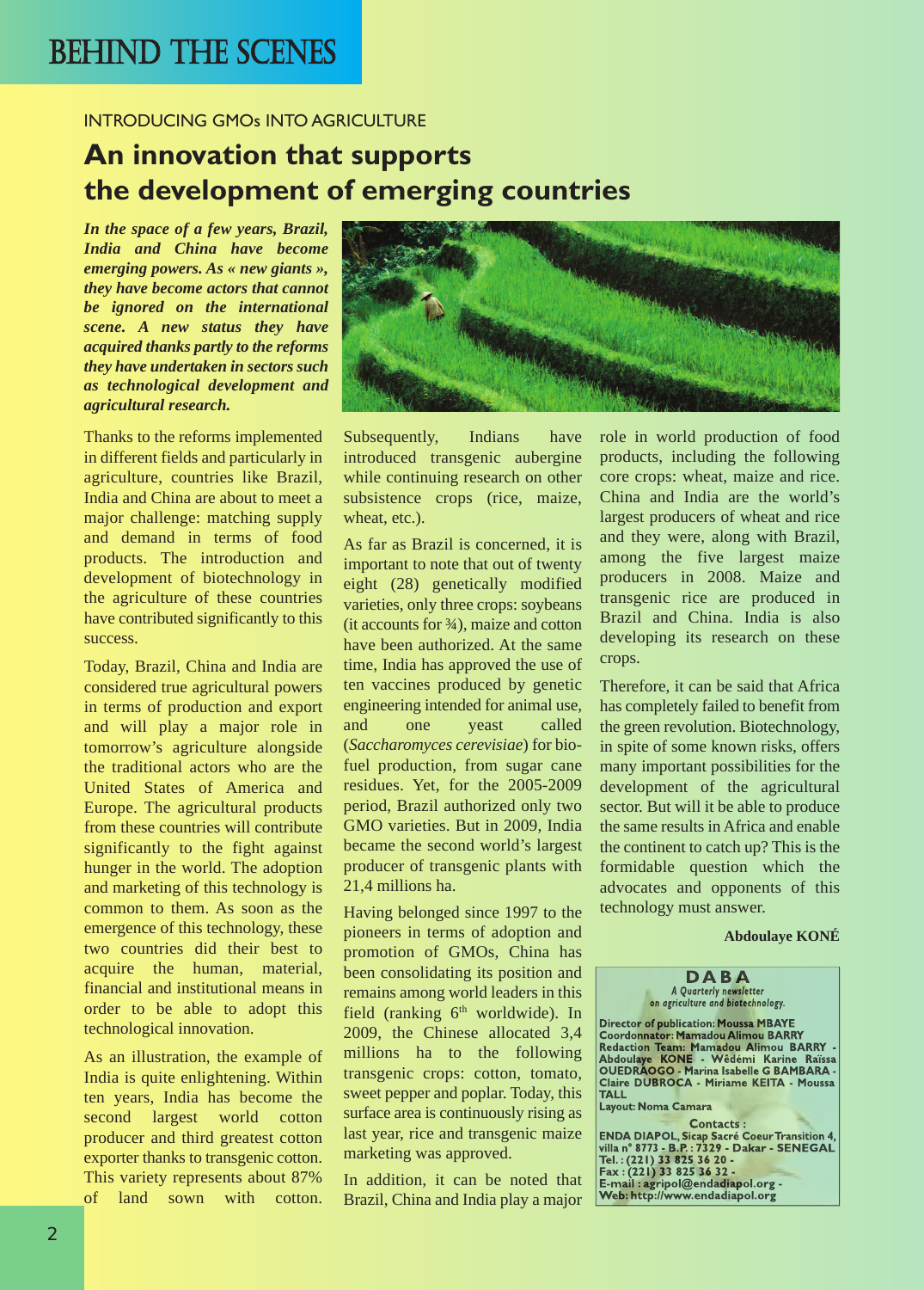### DEFINITION OF DEVELOPMENT POLICIES DESIGNED FOR THE SUBSISTENCE CROPS SECTOR

# **Enda Diapol and Frao advocate the involvement of rural actors**

*The West Africa Rural Foundation (Frao) organized, from May 12 to 13, 2011 in Dakar, a workshop whose theme was: « the involvement of rural actors in the definition of development policies for the subsistence crops sector». Among the participants, a few important beneficiaries of the Fida projects/programs in Western and Central Africa, as well as the representatives of farmers' associations like Roppa (Network of Farmers and Agricultural Producers Organisations) and Propac (Sub-regional Platform of Central Africa Farmers' Organisations).*



*«How to promote the knowledge and experiences of farmers' associations and other actors from the subsistence crops sector in the definition and drawing-up of public policies for the sustainable development of the subsistence crops' sector (cereals, tuber and roots) in Western and Central Africa (Wca)? »* This was the question fifteen participants from Cameroon, Democratic Republic of Congo, Mali, Ghana, Senegal and Guinea attempted to answer. It was during a workshop held on May 12 and 13, 2011 in Dakar. It was an opportunity for Enda Diapol to introduce the results of the study on the theme: *«the involvement of rural actors in the definition of development policies regarding subsistence crops ».*

First of all, the objective of the study was to identify and characterize in targeted countries (Mali, Senegal and Cameroon), the consultation mechanisms; secondly, to assess the potential of the contribution of Fida's projects in terms of information for improvement of the policies in Wca; and thirdly, to propose support strategies in order to upgrade the quality of the consultation on public policies, with a greater involvement of actors as well as the availability and accessibility of information.

In order to reach these objectives and facilitate understanding, the main issues and challenges connected to the participation of the rural people in the consultation and decision-making process were reviewed. In this respect, Enda Diapol put an emphasis on the different existing relationships (alliance, partnership, opposition, domination, etc) between the farmers organizations and other actors (State, Ptf, private individuals, traders, transporters, Ngo, etc). This approach allowed the identification of challenges linked to the participation of the rural populations namely the most disadvantaged ones, in the consultation process. Among those challenges, one can name the following: professionalism, setting

up and running consultation frameworks, political cohesion and the drawing up of more equitable land laws.

These challenges were identified as being conditions sine qua non for the participation of the associations of farmers in the exchange and consultation process; among other things, to enable these associations to better face up to the challenges relating to access to land, inputs, agricultural equipment and credit, markets as well as strategies to boost production and revenue. As far as the challenges are concerned, Enda Diapol identified the priority needs for an adequate granting of benefits. This will be done thanks to a clear approach accessible to rural actors. This contributed to the emergence of two thematic groups with distinct themes: to draw up a policy paper aimed at reinforcing the capacities of rural actors so that they can participate in a qualitative manner to the formulation. implementation, monitoring and assessment of the public policies regarding subsistence crops in Wca.

It must be noted that the purpose of Enda Diapol was to report back during this workshop and play an active role in facilitating the political dialogue around social, economic and political rights in order to broaden the social base in the drawing up of public policies.

**Abdoulaye KONÉ**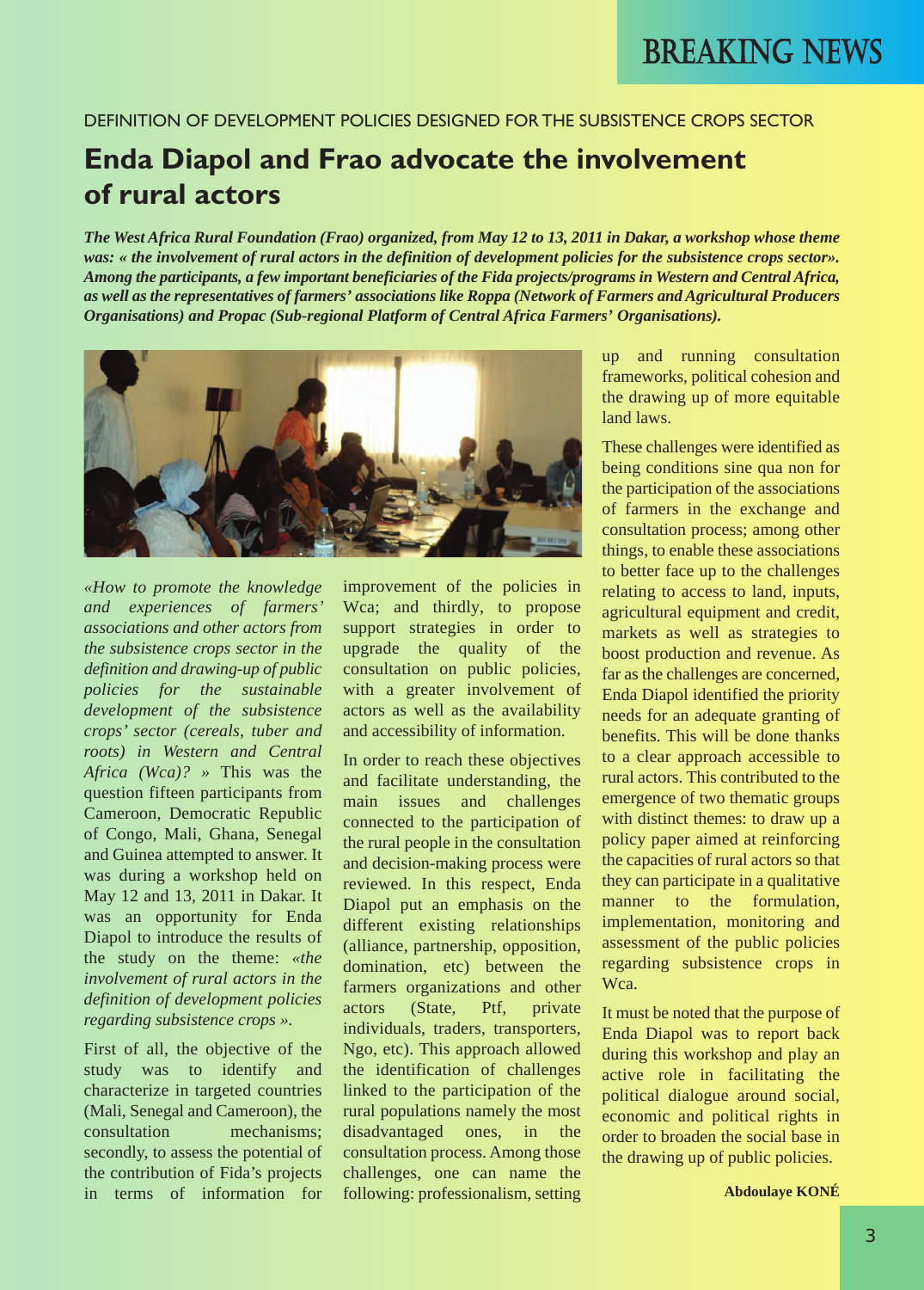# WHAT IS NEW IN AGRI-BUSINESS

### **Cross-perspectives**

LAND LEGISLATION IN WEST AFRICA

### **Land management, a prerequisite for food security**

*Within a context of food insecurity and resurgence of conflicts relating to the access or exploitation of land, land issues are at the centre of development policies. That is why most West African States have undertaken either the drawing up of land policies or the adoption or enforcement of their land legislation.* 



When you are facing a soaring demography, optimizing the farming of arable land towards food sovereignty and poverty reduction becomes a crucial task. In West Africa, land management, which used to be characterized by an authoritarian management and centralized system inherited from colonization, should be transparent and rest on good

governance. However, important advances have been made, resulted in a concerted and decentralized management effort. That is why the majority of these countries have undertaken a review of their land legislation, while others have passed an Agricultural Policy Act (Loa).

Determined to work for the reduction of poverty and food security, African states agreed in 2006 to implement a joint initiative on land policies in Africa. The objective was the drawing up of efficient and effective land policies at the national level. Various perspectives led to the formulation of a document entitled: Framework and guiding principle on land policies in Africa. It recommends the following: the necessity of better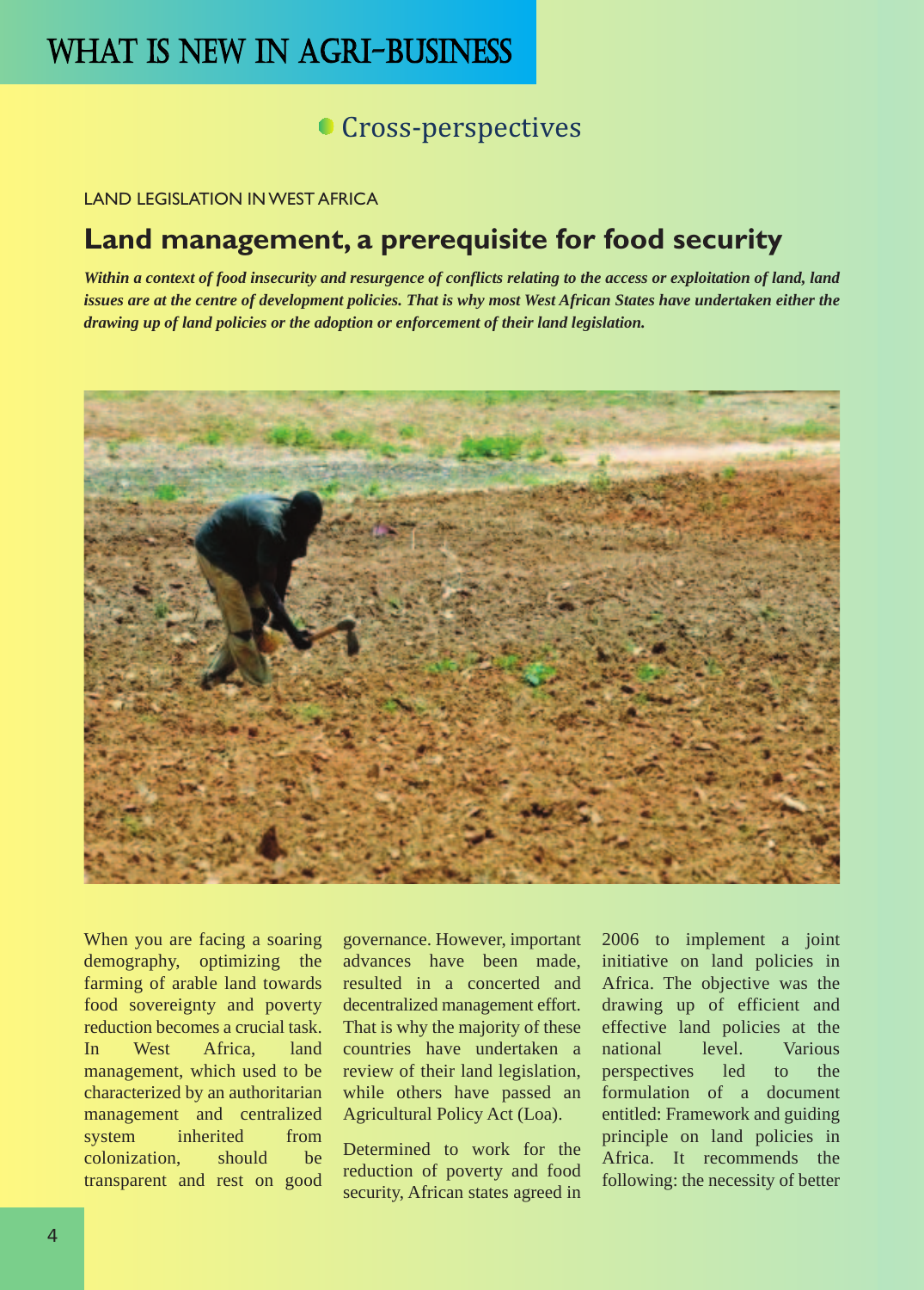# WHAT IS NEW IN AGRI-BUSINESS

documenting the processes of policymaking, a wide-ranging debate on cross-border resources, the inclusion of regional initiatives, and the planned establishment of a land watchdog committed to West Africa.

Due to land-related tensions, contradictions between modern, customary and religious rights led to legal confusion. The choice of social governance at local levels and the promotion of family farming require the drawing up of concerted land policies. Furthermore, in order to guarantee access for rural populations to agricultural land and promote food security, land legislations must take into account the resolution of a certain number of problems. They include State monopoly on lands, insecure customary land rights, development of land markets and the issue of biofuels. The latter represents a serious hindrance for the countries, since large areas of land are devoted to this export crop to the detriment of



subsistence agriculture. The following can also be added: major constraints such as financing the drawing up and implementation of land policies, an increase in land conflicts (farmers/cattle herders), zoning issues and urban sustainable development.

Are land policies in line with agricultural policies? Can we advocate food sovereignty on the one hand and, on the other, give lands to multinational companies and industrialists for bio-fuel production? It points to the need for consultation and the involvement of the different actors in the drawing up and implementation of public land and agricultural policies. As a

matter of fact, Senegal can be quoted as an example for having drawn up a land occupation plan in the River Senegal Valley and the involvement of Regional Councils in land management in the groundnut basin. How can the securing of land to rural actors be guaranteed? The main challenge, here, is to ensure for rural actors legal protection regarding their Rights (easier access to land titles or lease, the recognition of land for cattle-breeders etc.).

In order to meet the food needs of its population, Africa must significantly increase its agricultural production. Due to the fact that land is not a renewable resource, land legislation must ensure its permanence for future generations, all that for the sake of sustainable development. Consequently, we are indebted to those future generations for, according to Saint-Exupery: «*We do not inherit our parents' land; rather, we borrow it from our children*».

**W. Karine Raïssa OUÉDRAOGO**

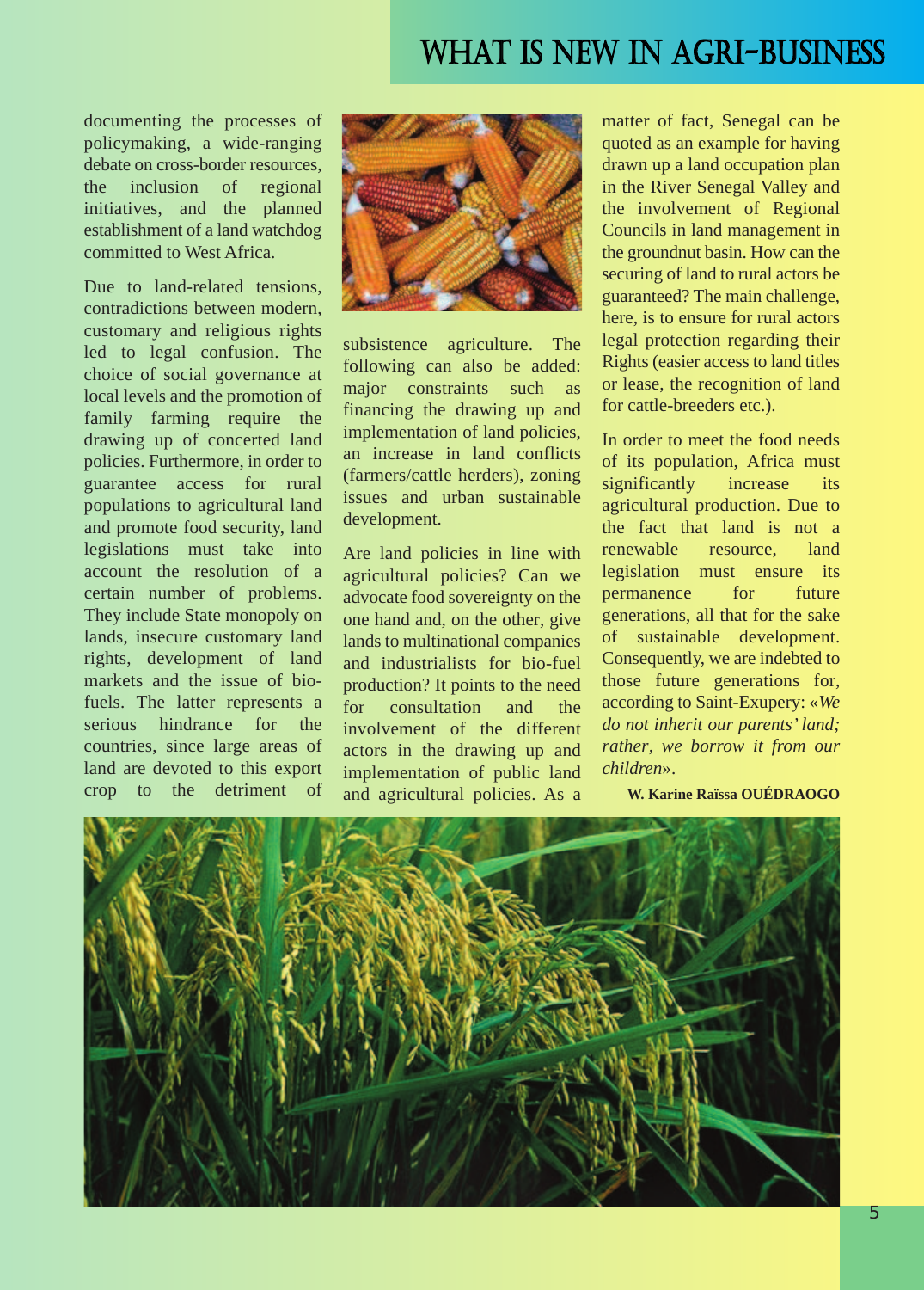### **Alternatives**

### CONSERVATION AGRICULTURE

## **A summary of sustainable and profitable agricultural systems**

*To address the difficulties that undermine African agriculture, namely environmental problems, sustainable management of the lands and low yields, among others, Conservation Agriculture can be seen as an alternative. Quite widespread in East and South Africa, this form of agriculture is a real opportunity for the small producers of Wca.*

Combining agricultural production, improvement of the living condition and protection of the environment according to FAO, Conservation Agriculture is a combination of three principles. First of all, it deals with crop associations and rotations; secondly, with minimum land use; and thirdly, with sustainable land management.

The principle of crop association and rotation consists in covering and protecting land against weather effects thanks to rotations. The objective is to protect and develop the structure of the soil with roots from crops and inter-crops. As far as the principle of minimal soil work is concerned, when you gradually reduce soil exploitation and land work down to «direct sowings», it allows reducing the number of interventions and the consumption of humus. It boosts the natural reorganization of the soil while significantly reducing water pollution. Sustainable soil management, which consists in restoring all crop residues on to the surface of the soil in order to protect it from the sun, wind and rain, enables farmers to keep the soil's humus, thus its fertility.

Is Conservation Agriculture therefore the answer, no matter the type of farm and agroecological environment? From an environmental standpoint, the advantages of such a practice are enormous. They are as follows: retention of carbon in the soil, more efficient use of water and improvement of biodiversity, among others. From an economic standpoint, Conservation Agriculture can be quite profitable. In addition to allowing the securing and improvement of yields, it promotes the reduction of weeding cost and the saving of working time; thus contributing to food security, which is why, according to FAO «*Conservation Agriculture is a substitute for traditional field work* », which is the main cause of erosion and deforestation on numerous farms.

Even if the efficiency of this type of agriculture is not unanimously accepted, yet, farmers who have adopted it for several years attribute to it the reduction of weeds and diseases; an improvement of the soil structure; yield stability and a reduction of the necessary labour. With a view to reaching a sustainable agriculture, the  $5<sup>th</sup>$  World



Congress on Conservation Agriculture, planned for September 26 to 29, 2011 in Australia will be an opportunity to study the possibilities of a massive adoption of efficient and profitable farming systems in order to meet the current challenges of African agriculture.

Thus, Conservation Agriculture presents many agronomical, environmental and socioeconomic advantages which must be exploited for the benefit of Wca producers. Nevertheless, the promotion of this type of agriculture will necessitate the provision of tools and support that will enable the producers to integrate its principles into their operating systems.

### **W. Karine Raïssa OUÉDRAOGO**

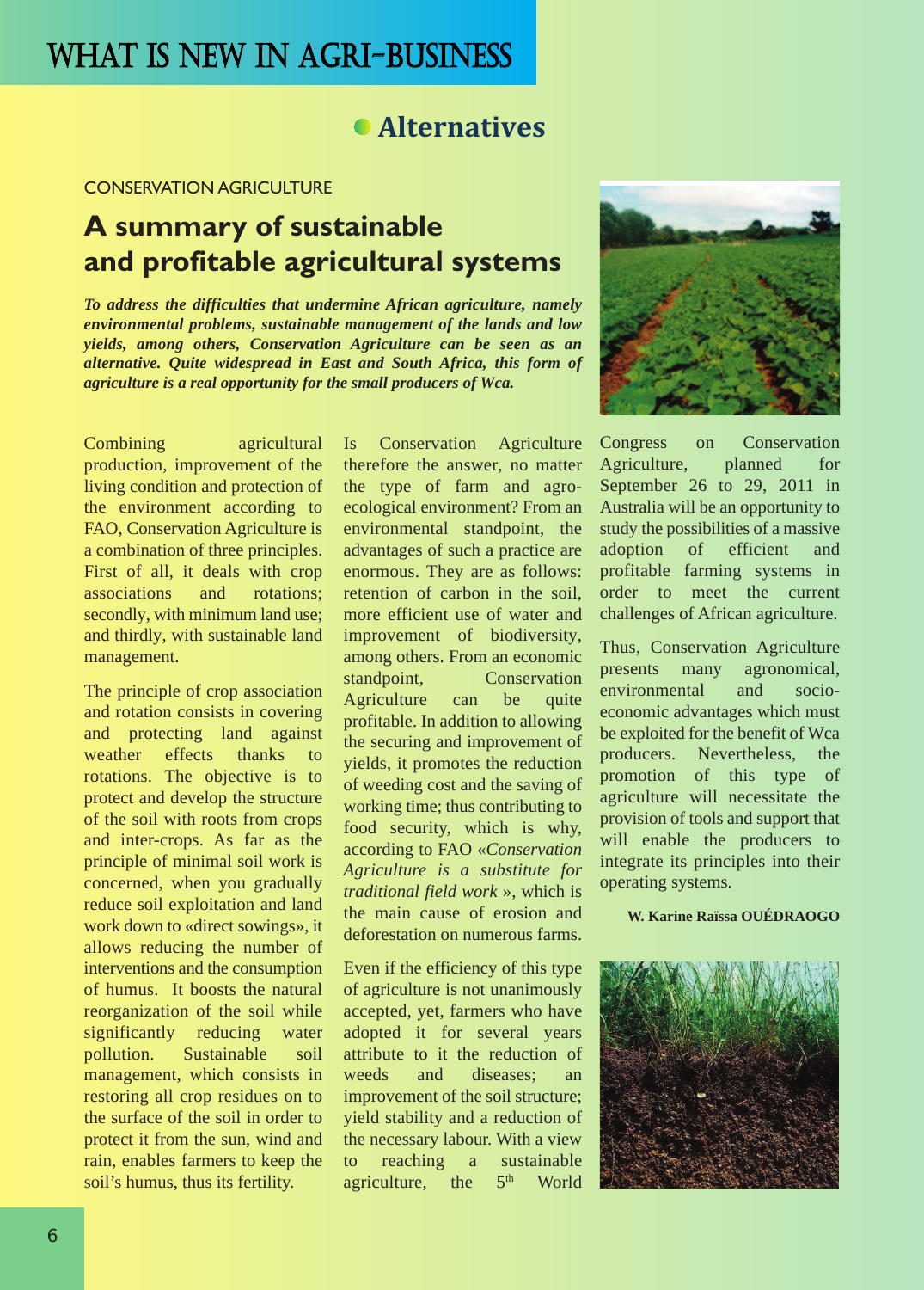TESTIMONY PR. CHANTAL YVETTE ZOUNGRANA, BURKINA FASO NATIONAL AGENCY OF BIO-SECURITY DIRECTOR (ANB)

# *«We have no prerequisite regarding a possible extension of technology to subsistence crops»*

*As the Director of the National Biodiversity Agency (Anb) of Burkina Faso after having been the Chairperson of the National Scientific Committee on Biodiversity (Csnb), Pr. Chantal Yvette Zoungrana Kabore holds a PhD degree in Nutrition from Universite de Paris VI, and another PhD in Natural Science from the Universite de Ouagadougou. She has received distinctions including Chevalier de l'Ordre des Palmes Académiques of Burkina Faso, the Chevalier de l'Ordre International des Palmes Académiques du Cames, the Chevalier de l'Ordre National. In this interview, the Director of the Laboratory for Studies and Research on Natural Resources and Environmental Sciences (Lernse) talks at length about the issue of bio-diversity in Burkina Faso.* 

#### **DABA: How do you assess the results reached so far after the introduction of Bt cotton into Burkina Faso? Pr. Chantal Y. Zoungrana**:

The assessment we can make today is based on the four experimental years of Bt cotton growing, and three years of marketing with the following varieties: FK37BGII and STAM59ABGII. For the time being, in terms of production, the yields have improved a lot. However, it must be noted that the forecast level of production can only be achieved when the technical requirements are followed. Such is not always the case with the farmers concerning large-scale cultivation. A technology will prove its real worth only if it is well mastered. As far as our agency is concerned, we have just requested a thorough socio-economic study of this technology in relation to the farming world; it will take into account the productivity component, plus sociological aspects which are so important. At the end of the scientific analysis, we will be able to make a real assessment of the development of this technology.

### **What are the opportunities and potential risks connected to the introduction of biotechnology into the cotton sector?**

The opportunities have been evaluated in terms of advantages starting from the four years of trial for Bt cotton. They are expressed in terms of production growth as well as time gain, and the amount of labor devoted to spraying, reduction of the impact of pesticides use on human health and on our environment.

The potential risks associated with this technology are those for which we have imposed bio-security measures. They are namely: contamination by the Bt gene of the non transgenic cotton crops that coexist within the same spaces; hence the need for strict compliance with distances between plants. The other risk is the appearance of resistant insects. Refuge areas are indispensable in order to tackle this. They have also been recommended and researchers are trying to find crops which can serve as substitutes for cotton and that could generate more revenue for producers.

#### **What is collaboration like between Monsanto and the Republic of Burkina Faso?**

Monsanto, the holder of the technology is the co-owner of Bt cotton with a Burkinabe consortium. So, it submits to Anb applications and must, in return, comply with the demands connected to implementation. At this level, compliance is respected. We are sensitive to the effort made by the company in order to carry out its obligations and abide by the imposed requirements. But we can say that certain aspects can still be improved.

#### **What are the results and prospects of the trial of the two new varieties of Monsanto, you authorized in July 2010?**

You are right. Two varieties of cotton tolerant to herbicides (FK37RRF and FK37RRFBGII) had been authorized for trials for the 2010-2011 campaign on behalf of Monsanto. After one year's



experimentation, the company has submitted a new request to carry on the trials. The results obtained are only partial ones. We will follow the same procedure as with Bt cotton which is resistant to certain bollworms insects and leaf-eating insects of the cotton plant. A series of experimentations that will enable us to ensure that potential risks on environment, human and animal health, if there are any, will be carried out. When all this will have been conclusive, we will move to the socio-economic evaluation before one decision to put it or not into the environment is taken.

### **Can we foresee the extension of new technologies to subsistence crops?**

Our country has freely adopted this new technology in order to make the most of it. In Burkina Faso, prospects concerning biotechnology are clearly stated in the related regulations; Article 30 requires that, before adoption, we ensure that the technology participates in sustainable development; is beneficial to the country and environment; does not harm the socio-economic environment and is not contrary to ethical rules. Subsistence crops are no exception to that rule. The evaluation of risks and the enforcement of this article will tell us if they can be disseminated. Therefore, Anb does not have any objection to a possible extension of the regulations to subsistence crops, provided that we comply with such regulations and leave the consumer free with his choice. By the way, authorization has been given regarding trials with biodiversity greenhouses to start next